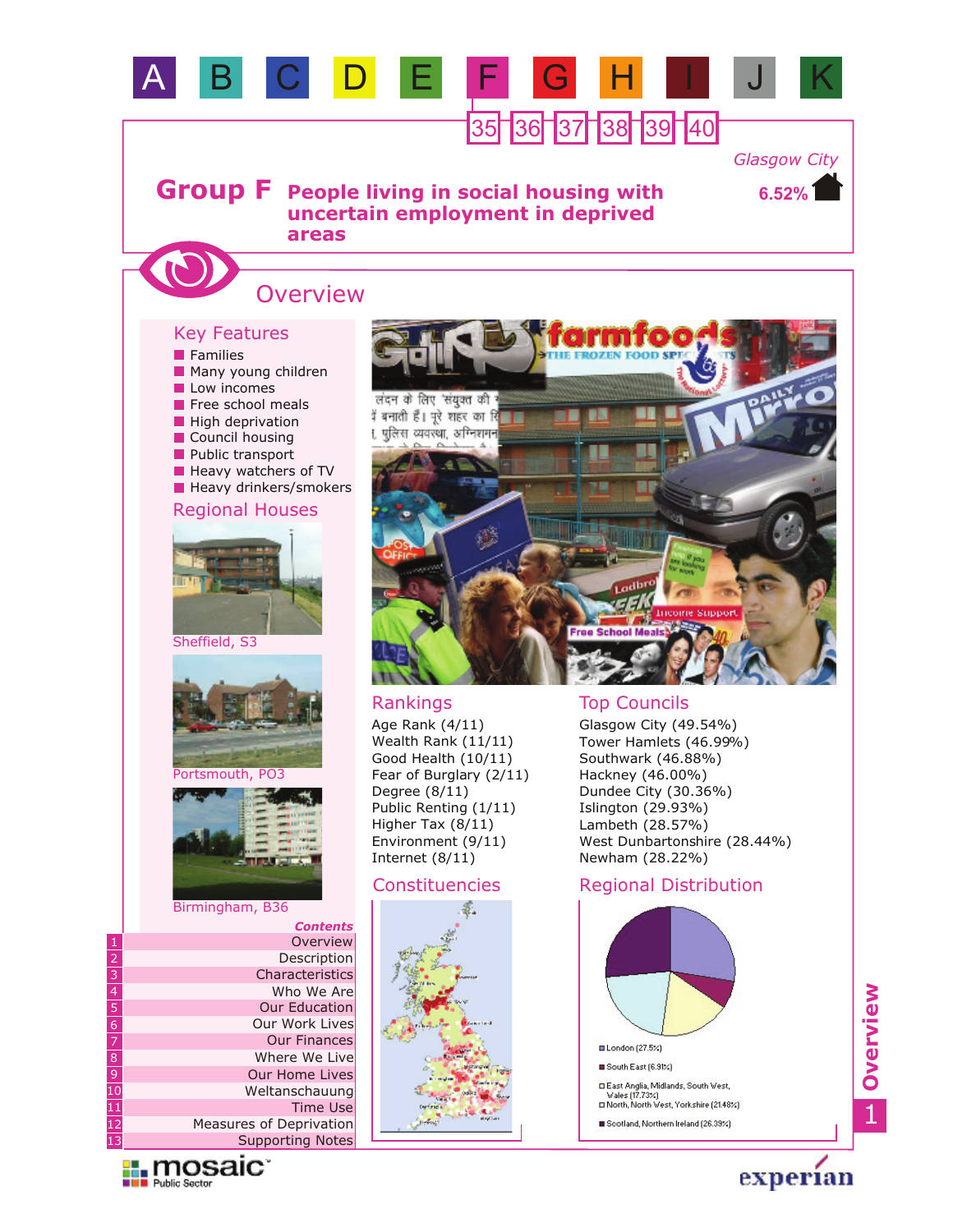

## **Group F** People living in social housing with **uncertain employment in deprived areas**

*Group F* is comprised of many people who are struggling to achieve the material and personal rewards that are assumed to be open to all in an affluent society. Few hold down rewarding or well paying jobs and, as a result, most rely on the council for their accommodation, on public transport to get around and on state benefits to fund even the bare essentials. The lack of stability in many family formations undermines social networks and leads to high levels of anti social behaviour among local children.

| <b>Key Features</b>    | <b>Communication</b>           |
|------------------------|--------------------------------|
| Families               | <b>Receptive</b>               |
| Many young children    | Telemarketing                  |
| Low incomes            | TV (esp shopping channels)     |
| Free school meals      | Leaflets, Posters, Direct mail |
| High deprivation       | Red top newspapers             |
| Council housing        | <b>Unreceptive</b>             |
| Public transport       | Internet                       |
| Heavy watchers of TV   | Magazines                      |
| Heavy drinkers/smokers | Broadsheet newspapers          |

## Description - Public Sector Focus

**EL MOSAIC** 

Education Over 40% of the adults in *Group F* have no qualifications. However, whilst still below the national average, almost 15% have a degree. This indicates a willingness by some to push themselves when opportunity arises, so provision of further education facilities may be particularly welcome in these areas. Children's education reflects their parents. They are poor achievers throughout their education, and at each of the Key Stages they often fail to make satisfactory grades. However, more go to university than would be expected from their educational achievements. This may be because the inclusion agenda is providing an opportunity which people in this Group seek to accept if at all possible. Within this Group there are many with refugee status, and for whom English is not the main language at home. The low income levels mean that qualification for free school meals is very high.

Health Group F generally follows a very poor lifestyle; poor diet, heavy smoking and insufficient exercise. These people do not tend to consume alcohol on a daily basis, but they are still heavy beer drinkers which implies binge drinking. Consequently they are in poorer health than the majority of the population, with liver disease particularly prevalent. Mental illness is a particular problem with this Group. Similarly, even adjusting for age, these neighbourhoods have the highest levels of teenage pregnancy.

Crime These people have both a high expectation and realisation of all types of crime and anti-social behaviour. They see their neighbourhood as a bad place to live, and where neighbours tend not to help each other. This Group is the most likely of all to experience crime within or immediately outside their own home. Offenders are often under the influence of drink and drugs. Within these areas, the police are more likely to find the offender than in many other types of neighbourhood; however, rating of the police is still poor.

Finances Group F does not, as a rule, have the skills needed to earn incomes significantly above the national minimum wage, and most families qualify for state benefits in some form. Very few own shares or indeed enjoy the benefit of any savings. Budgets can cope with daily necessities but are often undermined by the need to pay for larger or unexpected items such as utility bills. At these times, many would like to be able to borrow but are prevented from doing so in the mainstream by previous County Court Judgments, and can only call upon the home collected credit. Most are unable to qualify for a credit card and some do not have a current account so cash becomes an important medium of exchange. This results in post offices playing a vital role as places to pay bills as well as obtain benefit payments. Among this Group it is quite common for utilities to insist on prepayment, for example, electricity and mobile phones; incidence of non-payment of council tax is high. A high proportion of these people do not pay income tax, and those that do are almost exclusively on the basic rate.

Environmental Issues These people are fairly neutral in terms of both household and vehicle emissions. However, this is more to do with the nature of housing stock, the low levels of vehicle ownership, and the low mileages for those that do own a car. In practice they are not concerned about the environment; indeed if anything they feel that others are over-concerned.



**6.52%**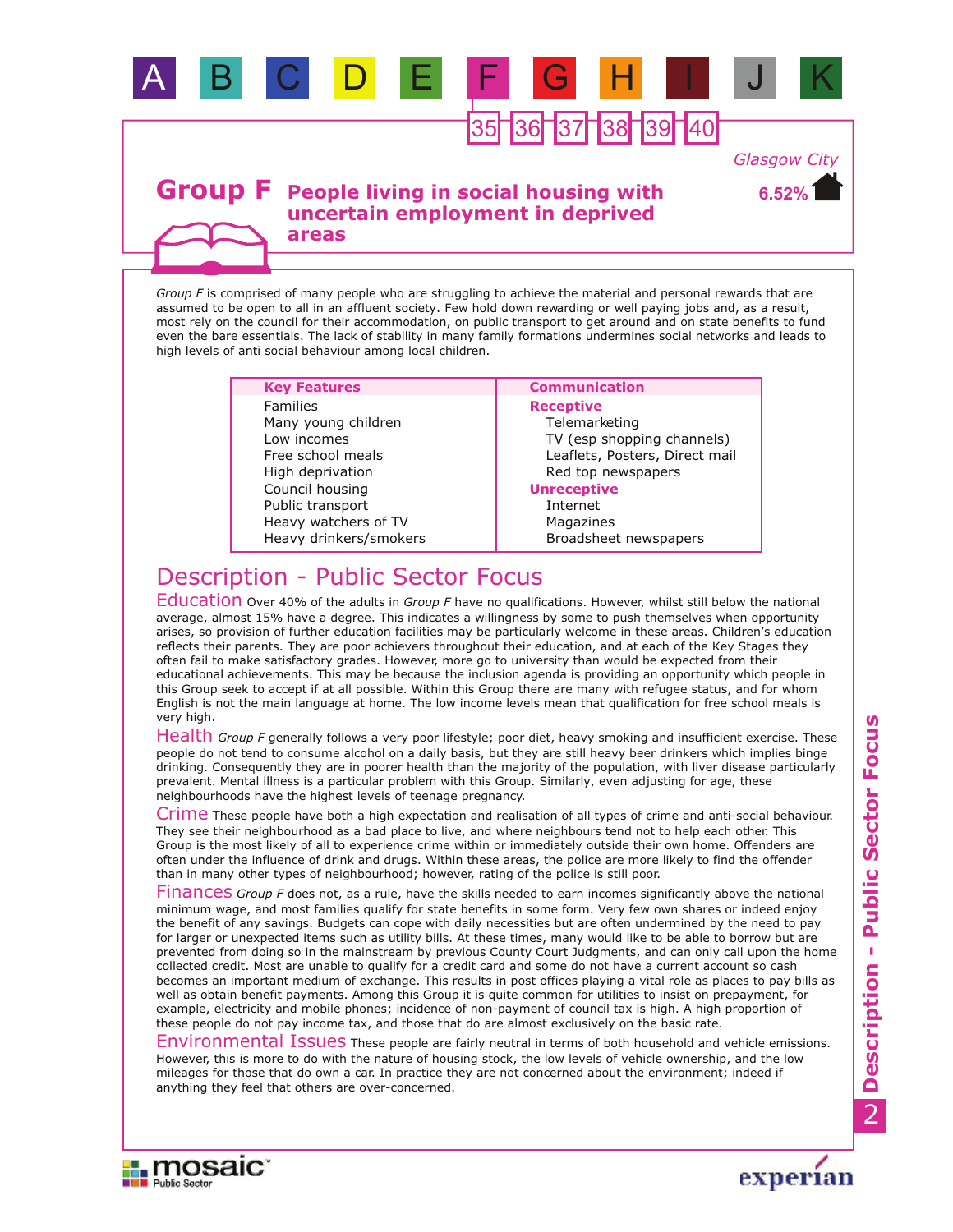

## Description - Sociology and Environment

Summary Group F is comprised of many people who are struggling to achieve the material and personal rewards that are assumed to be open to all in an affluent society. Few hold down rewarding or well paying jobs and, as a result, most rely on the council for their accommodation, on public transport to get around and on state benefits to fund even the bare essentials. The lack of stability in many family formations undermines social networks and leads to high levels of anti social behaviour among local children.

Demography *Group F* contains people on very low incomes who are mostly housed by local authorities in small flats, either in high rise towers or in large mid rise developments. This Group is most common in West Central Scotland, which has a tradition of housing families with children in mid rise and high rise blocks but is also common in inner London where the high price of land has encouraged councils to build flats rather than houses. In both London and Scotland these flats are not the sort that better off council tenants would want to live in. Nor are they ones that many of the tenants would want to purchase from their council landlords. As a result these have become areas of housing of last resort, offered to those with nowhere else to live. They are neighbourhoods with high levels of social deprivation not just on conventional indicators from the census but in terms of crime, health and educational performance. Few of the tenants have marketable skills that enable them to hold down jobs which are other than menial, low paid, with uncertain futures and few long term prospects. Many of *Group F* have difficulty sustaining stable personal relationships and particularly large proportions of the children in local schools live in single parent families, or in transient family formations, involving adults other than their natural parents. Despite the unsuitability of much of this accommodation for families with children, these are areas in which large proportions of the population are children, many of them younger rather than older, and many of them members of large families living in overcrowded conditions. In London a high proportion of these neighbourhoods are of Caribbean or Bangladeshi descent or have recently arrived in the country as asylum seekers.

Environment Many people in *Group F* live in flats, many of which are too cramped to accommodate families with children other than in overcrowded conditions. These flats are often found in the high rise towers that are landmarks in the inner areas of most large provincial cities as well as London and Strathclyde. Others are found in developments of mid rise social housing often involving three or four storeys. In Scotland, these neighbourhoods may contain small maisonettes which were popularly built in the form of 'four in a block's, arrangements where a small block would have two lower and two upper flats each with their own separate front entrances. The immediate environment around many of these blocks often has an air of neglect and danger, particularly from local youths. However there are many instances where, as a result of government funding, these blocks have been refurbished with new exteriors and new internal lifts. Improvement to security is often a major priority in these programmes.

Economy Group F is mostly located in inner city areas and in particular in those parts of the city where the houses of poor people have been cleared to make way for council housing. Many people have suffered from the decline of jobs in local docks and processing factories. Although these flats are often located quite close to the central business districts of large cities, few of the residents have the personal and information management skills to hold down positions in offices and jobs, and have to rely on lowly jobs as car park attendants, security guards, janitors and cleaners.



*(Continued)*experian